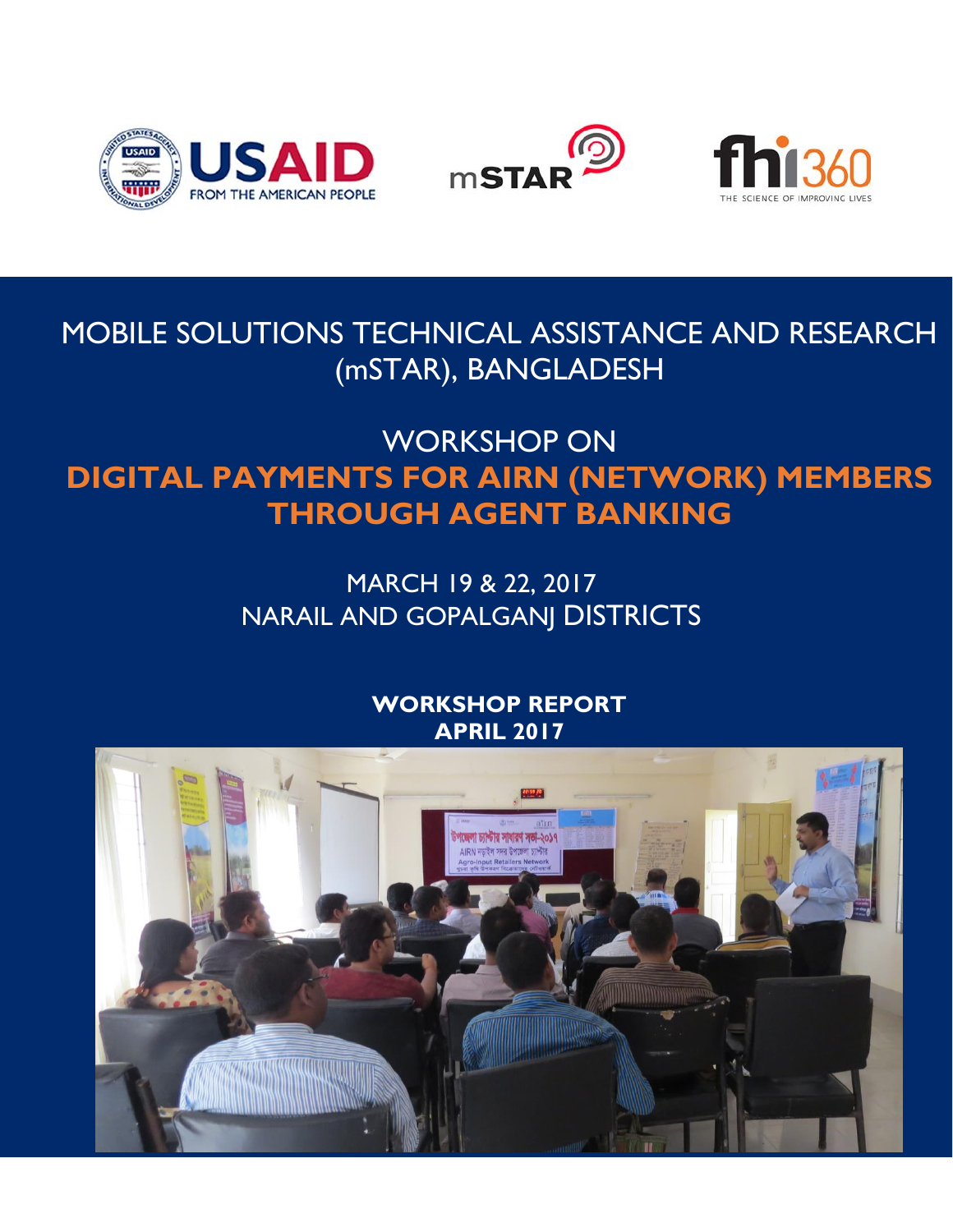# Table of Contents

| 1.  |  |
|-----|--|
| 1.1 |  |
| 2.  |  |
| 3.  |  |
| 4.  |  |
| 5.  |  |
| 5.1 |  |
|     |  |
| 5.3 |  |
| 5.4 |  |
| 6.  |  |
|     |  |

#### **DISCLAIMER**

The views expressed in this publication do not necessarily reflect the views of the U.S. Agency for International Development or the U.S. Government.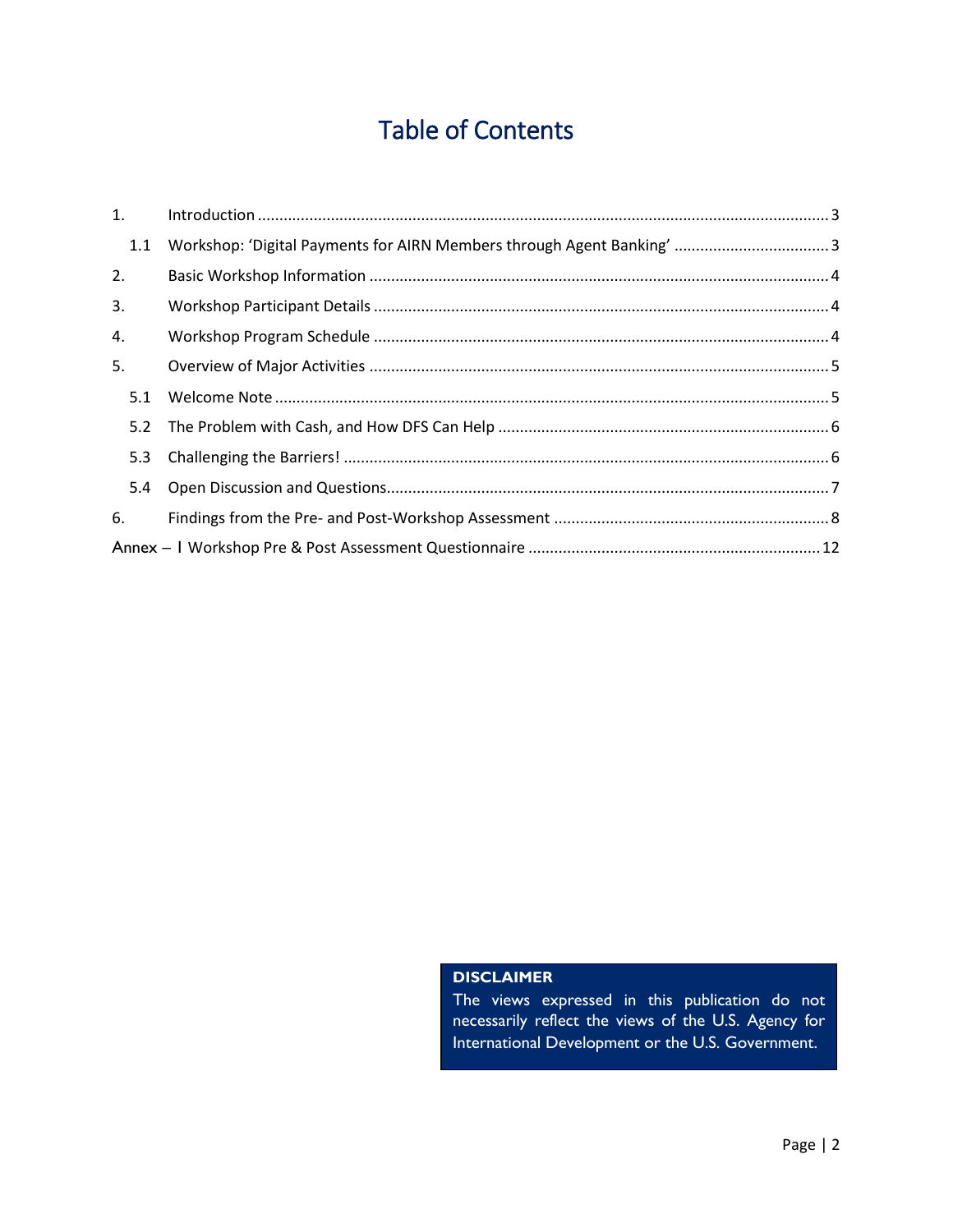### <span id="page-2-0"></span>1. Introduction

mSTAR is a broad, flexible, and responsive technical assistance and action learning program that fosters the rapid adoption and scale-up of mobile money, mobile technologies and mobile data solutions, in developing countries. Ultimately, mSTAR seeks to increase access to and use of mobile technologies by the poor, civil society, local government institutions, and private sector stakeholders.

The mSTAR/Bangladesh activity supports the acceleration and adoption of mobile money and electronic payments (e-payments) within the USAID Mission's programs, with a particular emphasis on projects under USAID's Economic Growth office. Implementation of this activity began in September 2013.

mSTAR/B is helping USAID implementing partners to integrate mobile payments and electronic payments into their program operations. In addition, mSTAR/B also works with USAID/Bangladesh, implementing partners, and other relevant parties to define and capture DFS metrics consistent with USAID's countrylevel results framework. Local capacity building, ownership, and sustainability are key principles to be supported through this activity.

#### <span id="page-2-1"></span>1.1 Workshop: 'Digital Payments for AIRN Members through Agent Banking'

mSTAR/Bangladesh received a technical assistance request from the Agro-Inputs Retailers Network (AIRN), which is supported by USAID's Agro-Inputs Project, in February 2017 to support them to explore DFS adoption among AIRN members. In connection with that request, mSTAR/B conducted two technical workshops for AIRN members about using agent banking for digital payments. Md. Ataur Rahman, mSTAR/B Team Lead, facilitated the workshop sessions. During which, he talked about how digital payments can be incorporated in their businesses and facilitated a dialogue on the topic among participants.

A total of 2 workshop sessions were facilitated by mSTAR/B. The workshop dates and the number of participants are given below:

| Date                         | Male Participants | <b>Female Participants</b> | <b>Total Participants</b> |
|------------------------------|-------------------|----------------------------|---------------------------|
| 19th March, 2017             |                   |                            |                           |
| 22 <sup>nd</sup> March, 2017 |                   |                            |                           |
| Total                        |                   |                            | 65                        |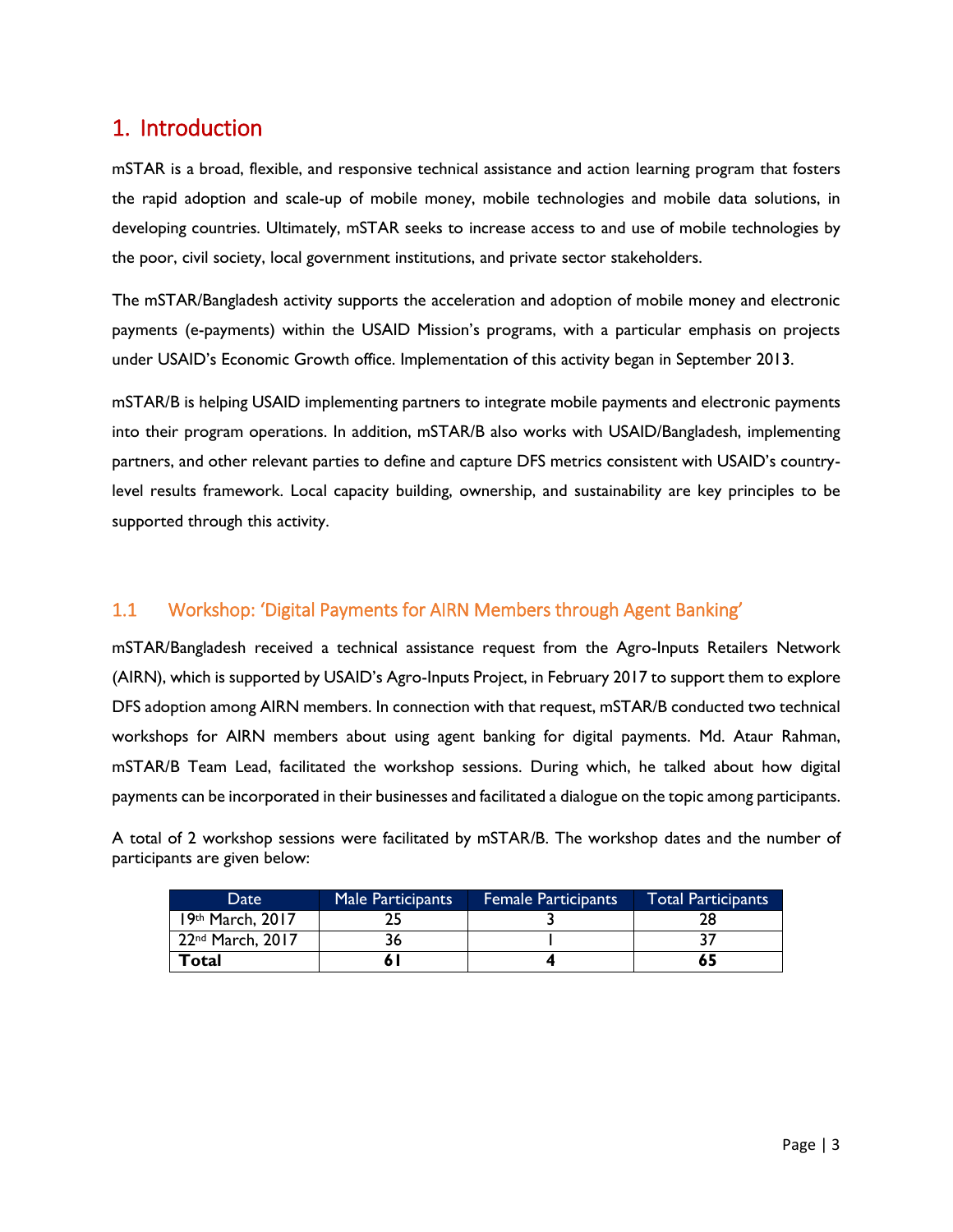# <span id="page-3-0"></span>2. Basic Workshop Information

| <b>Title of the Workshop:</b> |                   | 'Digital Payments for AIRN Members through Agent Banking' |
|-------------------------------|-------------------|-----------------------------------------------------------|
| Date and Time                 | $\sim$ 100 $\sim$ | March 19, 2017 and March 22, 2017; 11:00 AM - 12:10 PM    |
| <b>Venue</b>                  |                   | Narail and Gopanganj, Department of Agriculture Office    |

### <span id="page-3-1"></span>3. Workshop Participant Details

A total of 65 participants from 9 districts participated in the two workshops.

#### **Total Number of Participants:** 65

- Male: 61
- Female: 4

# <span id="page-3-2"></span>4. Workshop Program Schedule

| <b>Time</b> | <b>Session Title</b>                                                                                                                                                                                                                                                                                                                                                                              |
|-------------|---------------------------------------------------------------------------------------------------------------------------------------------------------------------------------------------------------------------------------------------------------------------------------------------------------------------------------------------------------------------------------------------------|
| 11:00       | <b>Welcome Note &amp; Opening Remarks</b>                                                                                                                                                                                                                                                                                                                                                         |
|             | The opening remarks will provide background on the workshop and mSTAR/Bangladesh.                                                                                                                                                                                                                                                                                                                 |
| 11:03       | The Problem with Cash, and How DFS Can Help                                                                                                                                                                                                                                                                                                                                                       |
|             | In this session, the speaker will talk about the problems associated with cash in terms of cash<br>management and cash handing. The presenter will then provide an overview of the DFS industry,<br>including different products and services offered by DFS providers in Bangladesh and how it can benefit<br>the users. The speaker shall also discuss the DFS Innovation $-$ Bank Asia product |
| 11:10       | <b>Challenging the Barriers!</b>                                                                                                                                                                                                                                                                                                                                                                  |
|             | In this session, the presenter will explore activities where they would have to navigate through different<br>financial transactions (loans, receiving and paying payments).                                                                                                                                                                                                                      |
| 11:50       | <b>Closing Remarks &amp; Questions</b>                                                                                                                                                                                                                                                                                                                                                            |
|             | The closing session will summarize all the key takeaways of all the sessions and will answer questions<br>from the participants.                                                                                                                                                                                                                                                                  |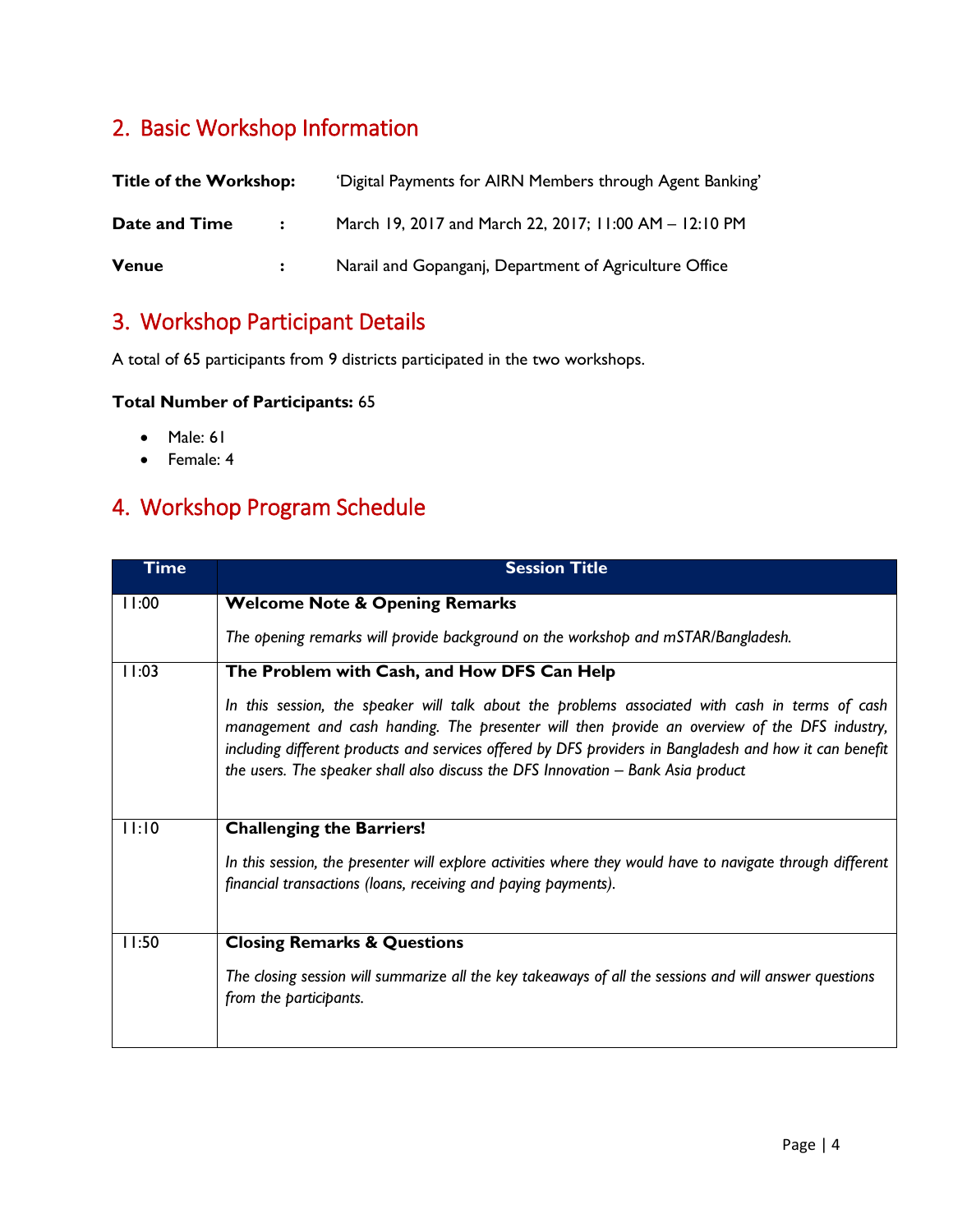### <span id="page-4-0"></span>5. Overview of Major Activities

These workshops were designed to educate the AIRN members on the benefits of getting access to formal financial services and to enhance their digital financial literacy. The 60 minutes' sessions were focused on the importance of using digital payments over cash. These workshops were planned on the regular biyearly general meetings for their participants respectively under their local management of the network. The AIP's regional coordinators were also present to co-facilitate the sessions in both the events.

#### <span id="page-4-1"></span>5.1 Welcome Note



AIRN's regional coordinator facilitated the sessions at the beginning, welcoming all of the participants along with some guest representatives including mSTAR/B, Bank Asia and members of other regional AIRN networks partners who are also a part of NAFCO-AIRN-Bank Asia pilot project.

District Agriculture Officers were present as chief guests and they delivered welcome notes which highlighted the importance of digital payments in agri-businesses consistent with the Digital Bangladesh movement. Ataur Rahman, Team Lead of mSTAR/Bangladesh, welcomed all participants. He mentioned that mSTAR/Bangladesh has the technical competency to help USAID's implementing partners in transitioning from cash to digital payments. He also told participants about the relationship between mSTAR, AIRN and Bank Asia.

He further shared the benefits of digital payments to AIRN network members, highlighting the security of payments and their ability to facilitate payments for farmers. He also shared that by doing so they will become digital citizens and leaders in the cashless society.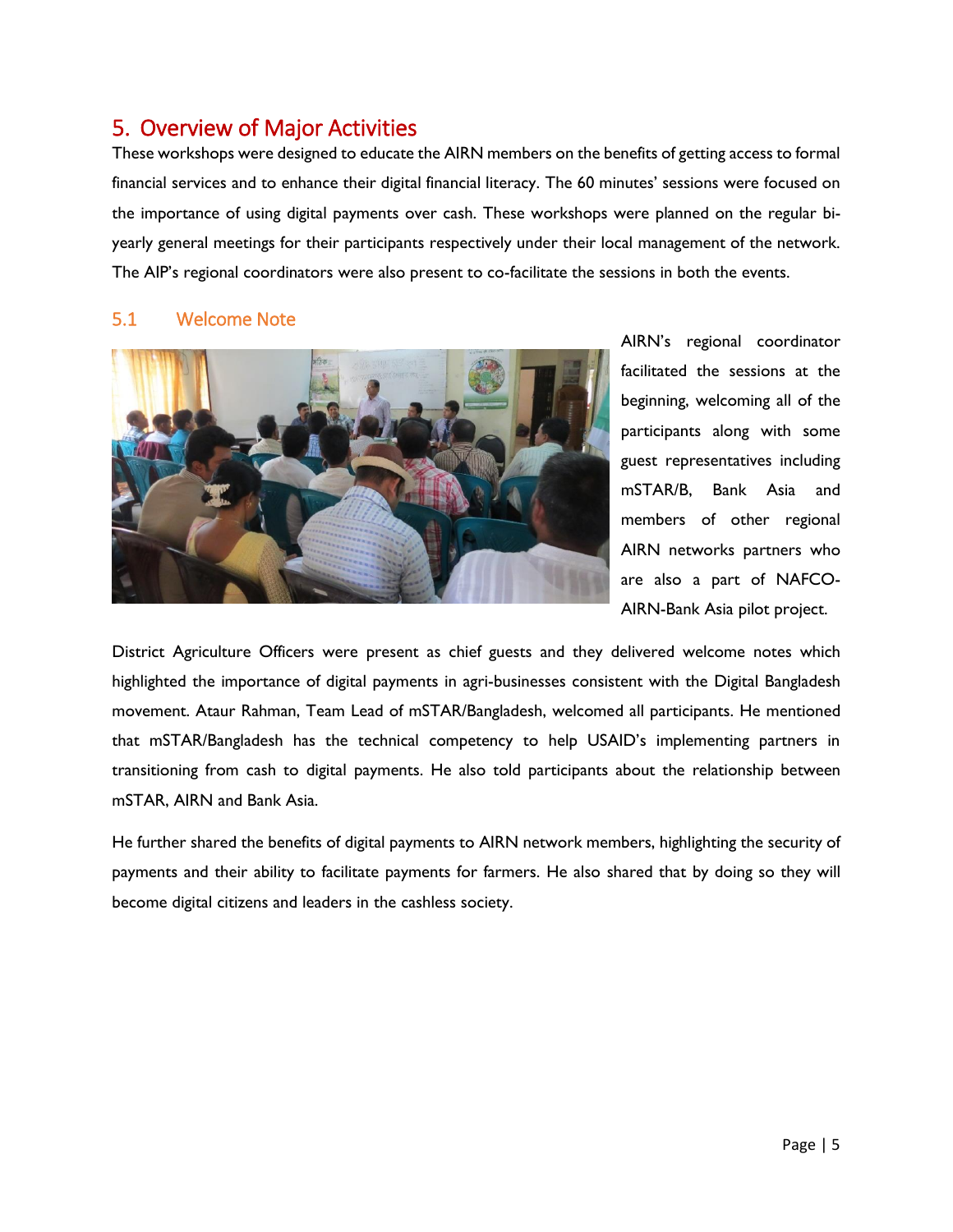#### <span id="page-5-0"></span>5.2 The Problem with Cash, and How DFS Can Help

Mr. Rahman asked the participants how they are using cash in their daily life, and how they are using for business. It was shared by the participants that all they use cash and for some business payments they are using the banking channel. When asked about the distance that is required to travel to and from



the bank, participants shared mixed opinions. Some did not have to travel much as the local bank branch was near their house, although most of them had to travel over one kilometer. A few of them also reported that they had to travel over 3-5 kilometers to reach a bank branch. When asked about the key problems that are associated with cash, participants noted: cash handling, keeping cash in the business outlet which increases the possibility of theft and some of them also explained the risk of receiving fake notes. Mr. Rahman then explained the case of USAID AESA, its piloting of agent banking, and its benefits from the experiences. Moreover, at the Gopalganj workshop, one of the retailers who was a part of the A-card initiative pilot was present and he shared his experiences. He explained that he received about 35 payments from farmers via their debit cards and he was happy to receive those sales digitally into his agent banking account instead of cash and credit from farmers.

#### <span id="page-5-1"></span>5.3 Challenging the Barriers!

Mr. Ataur Rahman, asked the participants about their loan experiences. Participants shared a mix of experiences with loans, including receiving loans from Bangladesh Krishi Bank, other government banks,

NGOs and friends and families both to establish their businesses and for day-to-day operations. They explained that there have been cases where they required money in an emergency and thus had to take loans from the informal lenders with high interest rates. They also shared that they use savings groups with affordable interest and easy loan facilities, which they have used.



In response to the challenges that the participants mentioned with cash and other credit facilities, Mr. Rahman explained how agent banking payments and loan products can mitigate those challenges by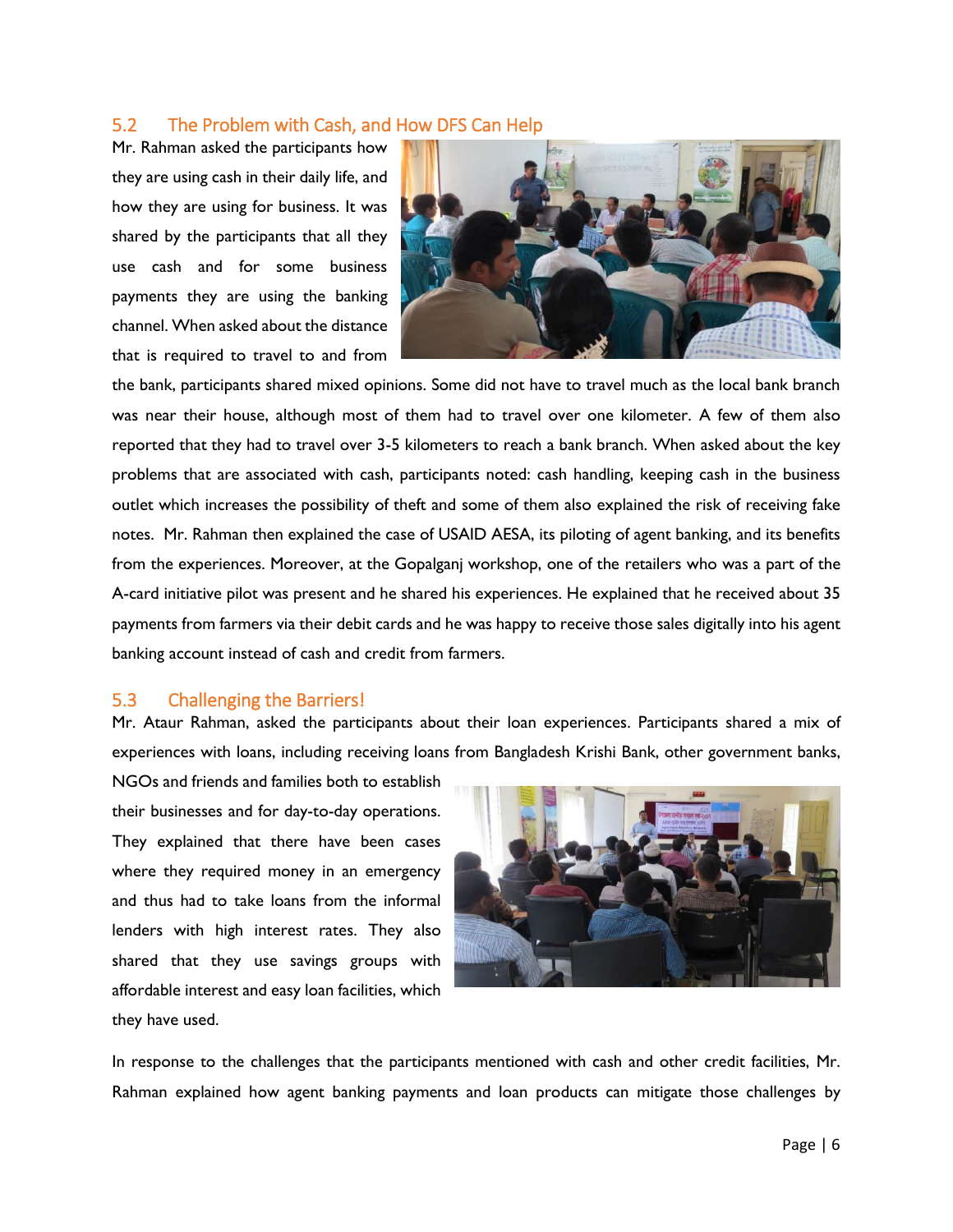developing a cashless business. This may ultimately help them build a formal banking history with the banks, which could aid them in availing better financial products in the future. This will also provide them with an opportunity to pay to their suppliers digitally, which may ease the process for making payments.

Mr. Rahman also shared the importance and the opportunities of agent banking from the experiences of the A-Card pilot. It was also shared that about 15 retailers (AIRN members) are going to be part of a pilot to receive SME loans from Bank Asia. They will also use digital payments to pay NAAFCO after receiving their orders. Participants also shared their concerns about having the loan and its interest rate and other requirements. In response to that, Mr. Rahman explained that select input retailers shall receive SME loans through NFC-enabled debit cards issued by Bank Asia Limited. These loans will be offered at lower interest rates with flexible repayment terms as compared to MFI loans A portion of those input retailers will also accept merchant payments via NFC-enabled debit cards from any Bank Asia agent banking clients. In addition, participating input retailers shall use Bank Asia's B2B (business-to-business) transfer service, which will provide them with further convenience by being able to settle payments digitally while purchasing supplies. Mr. Rahman added that Bank Asia representatives will explain the product details further during their discussions and will also share about other opportunities they would be able to avail.

#### <span id="page-6-0"></span>5.4 Open Discussion and Questions

Participants asked questions about how they could receive loans, and how they could transition to completely using digital payments given that most of the other companies and dealers they deal with do not use such payment mode. Mr. Rahman mentioned that necessary documents are required to be submitted in order to open an agent banking account with Bank Asia. The necessary documents to open a current account are listed below:

- $\bullet$  Identification Valid government issued photo ID
- Company documents Trade License, company seal and TIN certificate
- Personal details Basic information along with a recent passport size picture of the applicant
- Nominee details Details of the nominee along with picture.

He then shared that this pilot is just a start and following this pilot's outcome, this pilot could be scaled up gradually to enroll other input companies and dealers who would receive payments via the digital channel. Mr. Rahman also mentioned that by encouraging farmers to make payments digitally during their purchases and by making payments to input companies and dealers via digital channel, their entire business will be DFS-enaabled. In response to a question, Mr. Rahman requested interested participants to visit their nearest Bank Asia agent banking office to learn more about the business model and about becoming Bank Asia's agent banking agents.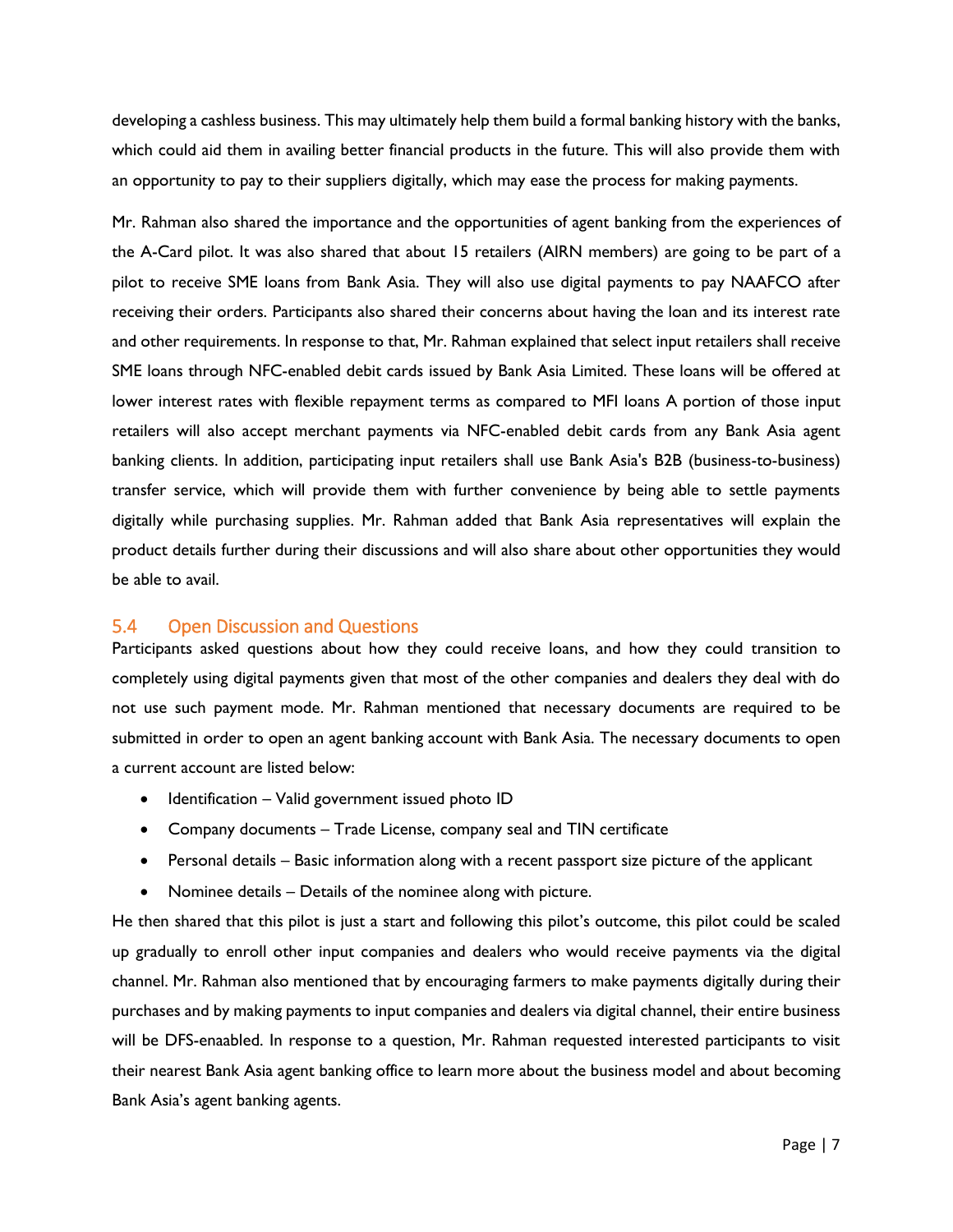### <span id="page-7-0"></span>6. Findings from the Pre- and Post-Workshop Assessment

The workshop participants took part in the pre- and post-assessments which have been analyzed to measure how much participants learned from the workshop (see Annex I for questionnaire used). The results of participants' scores are listed below. Most of the questions of the assessment questionnaire had more than one correct answer, in which case 0.25 points were assigned for each of correct answer. For the first question, one correct answer was given higher weighting of 0.5 points, with the other two correct answers receiving 0.25 points. This is because the higher weighted answer is a more important factor.

The change of participants' scores from the pre and post-assessments, as depicted in the below table, indicates that the majority of participants' knowledge improved due to participation in the workshops. A total of 15 additional participants either failed to complete the pre- or post-assessment and therefore were excluded from the calculations.

| Participant No. | Pre-assessment          | Post-assessment         | Changes          | % change in score |
|-----------------|-------------------------|-------------------------|------------------|-------------------|
|                 | score                   | score                   |                  |                   |
| 101             | 2.75                    | 3.75                    | $\mathbf{1}$     | 16.67             |
| 105             | 2.5                     | 3.25                    | 0.75             | 12.50             |
| 106             | 5.25                    | 5.75                    | 0.5              | 8.33              |
| 107             | $\overline{3}$          | $\overline{3}$          | $\boldsymbol{0}$ | 0.00              |
| 108             | $\mathbf{1}$            | 4.5                     | 3.5              | 58.33             |
| 109             | 2.75                    | 4.5                     | 1.75             | 29.17             |
| 110             | $\overline{4}$          | $6\phantom{a}$          | $\overline{2}$   | 33.33             |
| 111             | 3                       | 3.5                     | 0.5              | 8.33              |
| 112             | 2.5                     | 3.5                     | $\mathbf{1}$     | 16.67             |
| 113             | $\overline{3}$          | 3.75                    | 0.75             | 12.50             |
| 114             | 1.75                    | 3.75                    | $\overline{2}$   | 33.33             |
| 115             | $\overline{3}$          | 3.75                    | 0.75             | 12.50             |
| 116             | 4.5                     | 4.5                     | $\pmb{0}$        | 0.00              |
| 117             | $\overline{3}$          | 4.5                     | 1.5              | 25.00             |
| 118             | 5.25                    | 5.75                    | 0.5              | 8.33              |
| 119             | 3                       | 3.5                     | 0.5              | 8.33              |
| 120             | $\overline{3}$          | 4.5                     | 1.5              | 25.00             |
| 121             | 4.5                     | 4.5                     | $\pmb{0}$        | 0.00              |
| 122             | $\overline{3}$          | 4.5                     | 1.5              | 25.00             |
| 123             | 3.5                     | $\overline{\mathbf{4}}$ | 0.5              | 8.33              |
| 124             | 3.75                    | $\overline{\mathbf{4}}$ | 0.25             | 4.17              |
| 125             | 2.25                    | 4                       | 1.75             | 29.17             |
| 126             | $\overline{3}$          | 3.25                    | 0.25             | 4.17              |
| 127             | 2.75                    | 3.5                     | 0.75             | 12.50             |
| 128             | $\overline{\mathbf{3}}$ | 3.5                     | 0.5              | 8.33              |
| Average Score   | 3.16                    | 4.12                    | 0.96             | 16.00             |

#### **Table 1: Changes in scores from pre- and post-assessments Date of the Workshop: March 19, 2017**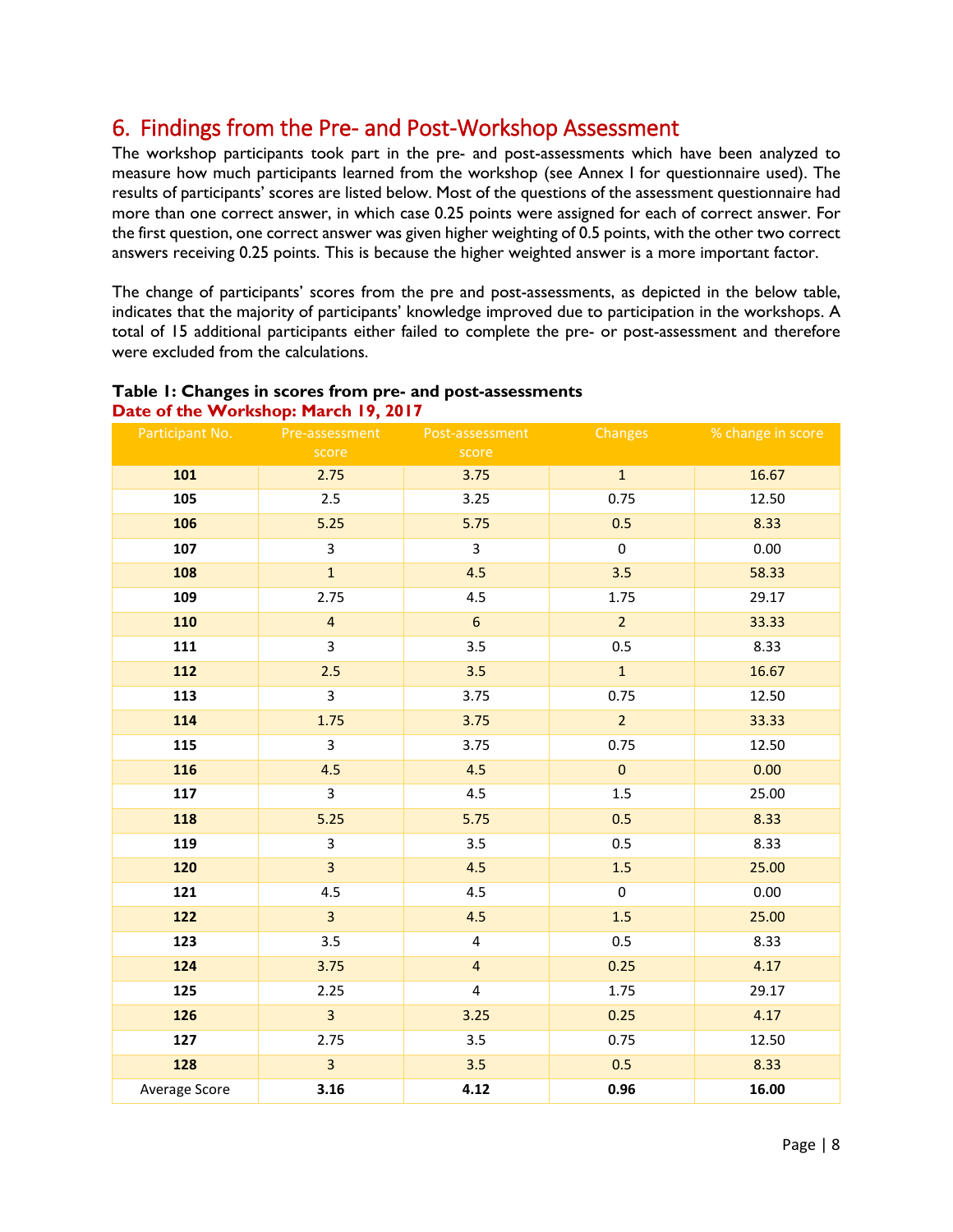| Date of the Workshop: March 22, 2017 |  |  |  |  |  |
|--------------------------------------|--|--|--|--|--|
|--------------------------------------|--|--|--|--|--|

| Participant No. | Pre-assessment<br>score | Post-assessment<br>score | <b>Changes</b> | % change in score |
|-----------------|-------------------------|--------------------------|----------------|-------------------|
| 201             | 3.5                     | 4.25                     | 0.75           | 12.50             |
| 202             | $\overline{2}$          | $\overline{\mathbf{4}}$  | $\overline{2}$ | 33.33             |
| 203             | 4.25                    | 5.5                      | 1.25           | 20.83             |
| 204             | 2.25                    | 3.5                      | 1.25           | 20.83             |
| 205             | 0.5                     | $\overline{\mathbf{3}}$  | 2.5            | 41.67             |
| 206             | 2.75                    | 3                        | 0.25           | 4.17              |
| 207             | $\overline{3}$          | 4.25                     | 1.25           | 20.83             |
| 208             | 4.75                    | 5.5                      | 0.75           | 12.50             |
| 209             | $\overline{3}$          | 4.25                     | 1.25           | 20.83             |
| 210             | 2.75                    | $\overline{4}$           | 1.25           | 20.83             |
| 211             | 2.25                    | 4.5                      | 2.25           | 37.50             |
| 212             | 2.25                    | 5.25                     | $\overline{3}$ | 50.00             |
| 213             | 3.75                    | $\overline{\mathbf{4}}$  | 0.25           | 4.17              |
| 214             | 1.25                    | 4                        | 2.75           | 45.83             |
| 215             | 1.5                     | 5                        | 3.5            | 58.33             |
| 216             | 1.25                    | 4.75                     | 3.5            | 58.33             |
| 217             | 5                       | $6\phantom{a}$           | $\mathbf 1$    | 16.67             |
| 218             | $\overline{2}$          | 4.75                     | 2.75           | 45.83             |
| 219             | 2.75                    | $\overline{3}$           | 0.25           | 4.17              |
| 220             | $\overline{2}$          | 5.75                     | 3.75           | 62.50             |
| 221             | 4.25                    | 5.25                     | $\mathbf{1}$   | 16.67             |
| 222             | $\overline{2}$          | 4.25                     | 2.25           | 37.50             |
| 223             | $\mathbf 1$             | 4.5                      | 3.5            | 58.33             |
| 224             | 5                       | 5.5                      | 0.5            | 8.33              |
| 225             | 4.75                    | 5.25                     | 0.5            | 8.33              |
| Average Score   | 2.79                    | 4.52                     | 1.73           | 28.83             |

The following figures shows pre- and post-assessment scores of participants (Figure 1) and aggregate changes (Figure 2).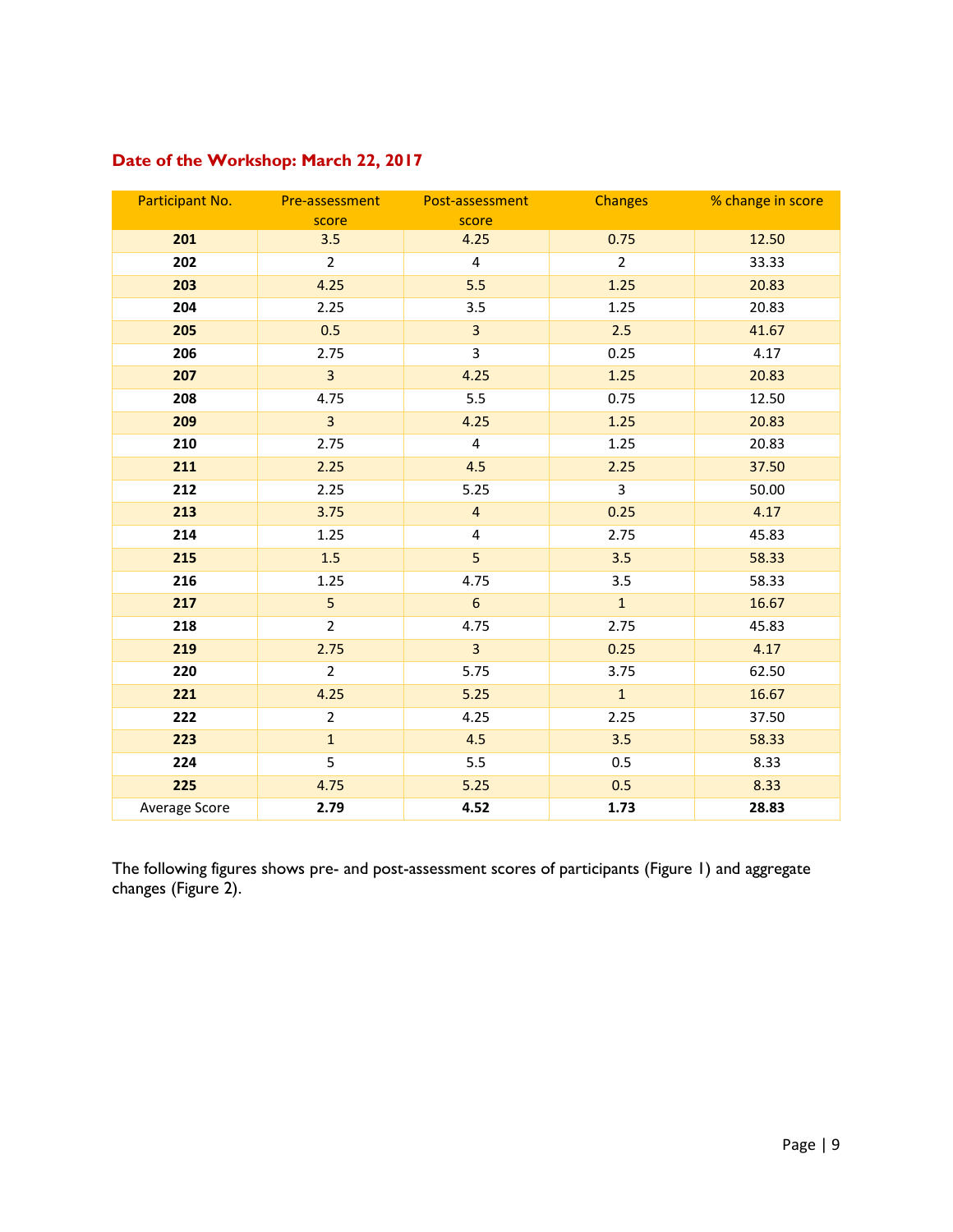



**Figure 2: Comparative Status of Different Workshop Participants**



Improvements have been divided into groups based on the range of percentage change in score from the pre- and post-assessments and distribution of the participants in those groups are shown in the below table. As per the table, most participants showed modest gains in knowledge increase (up to 19% change), with just over 20% of participants realizing more significant improvements of 40-79%.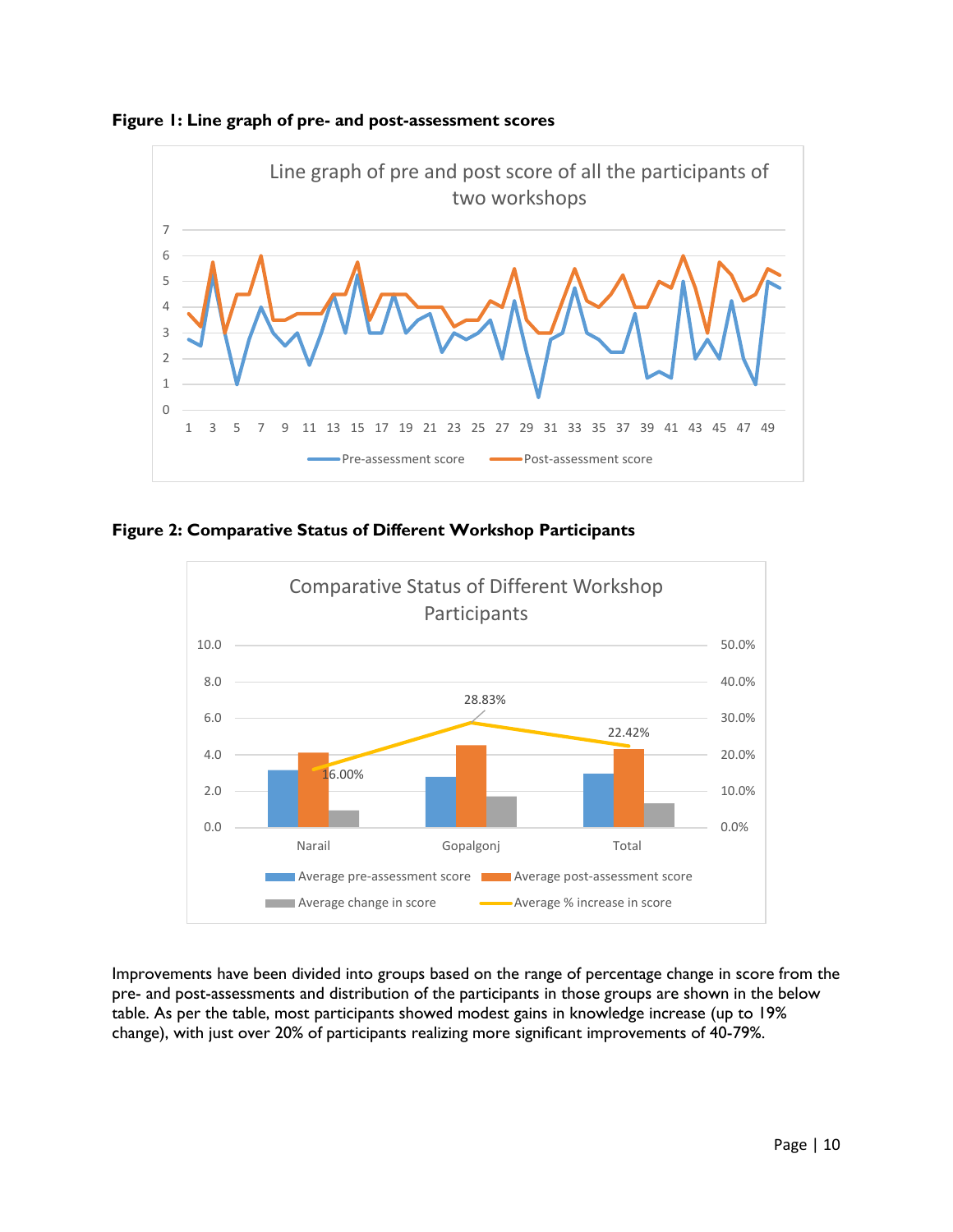| % change from pre-assessment<br>score (in clusters) | <b>No of Participants</b> |
|-----------------------------------------------------|---------------------------|
| No change                                           |                           |
| $\leq$ 19%                                          | 23                        |
| 20%-39%                                             | 15                        |
| 40%-59%                                             |                           |
| 60%-79%                                             |                           |
| $>= 80%$                                            |                           |
| Total                                               |                           |

#### **Table 2: Distribution of the participants based on score changes**